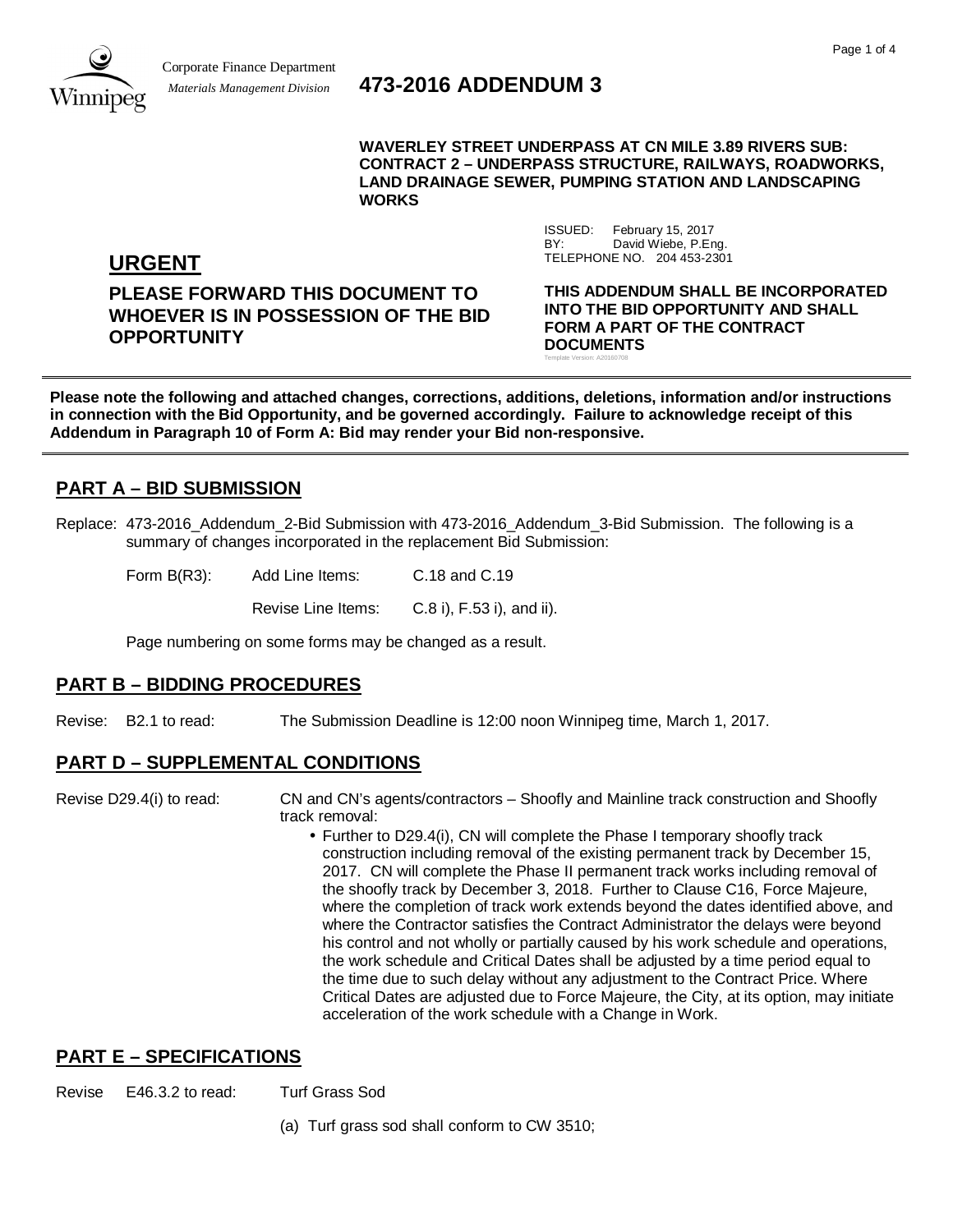- (b) Sod shall be a mixture of ninety-five percent (95%) Kentucky Bluegrass, using equal proportions of any three Class 2 cultivars, and five percent (5%) Creeping Red fescue; or
- (c) Sod shall be a blend composed of one hundred (100) percent Kentucky Bluegrass (100% Class 1 or Class 2 cultivars as specified in CW 3510 Clause 5.3.3, 3 cultivars in equal proportion);
- (d) Topsoil and fine grading shall conform to CW 3540 (see E43-Topsoil, Soil Amendments, Growing Medium, and Finish Grading).
- Revise E47.2.3 to read: Cover Crop
	- (a) Use Annual ryegrass as a cover crop (nurse crop) in all areas to be seeded with Turf Grass Seed Mix.
- Revise: E79.2.2 to read: Manufacture all culverts to the CN Specification contained on Plan Number R7A-80\_2 dated September 29, 2003 in Appendix L – CN Culvert Details.
- Add: E110.4 Construction Methods
- Add: E110.4.1 Execution
	- (a) Shoring may be left in place, as required to facilitate construction. Cut-off shoring left in place to a minimum of 1.2 metres below finished grade. Shoring shall be removed around water services, reinforced concrete piping, and other utility connections to an extent approved by the Contract Administrator. The extent of shoring left in place shall be outlined on the shoring design submission.

#### Add: E113 **SIGN BARRICADES**

- E113.1 Description
- E113.1.1 This specification covers the supply and installation of sign barricades as identified on the Drawings. The barricades will be used to delineate directions of traffic around the detour curve near Station 1+975 and in other locations requiring highly visible, stable barricades.
- E113.1.2 The Work to be done by the Contractor under this Specification shall include the furnishing of all superintendence, overhead, labour, materials, equipment, tools, supplies, and all things necessary for and incidental to the satisfactory performance and completion of all Work as hereinafter specified.
- E113.2 Materials
- E113.2.1 Refer to Appendix "K" Sign Barricade
- E113.2.2 The Contractor shall be responsible for the supply, safe storage and handling of all materials as set forth in this Specification. All materials shall be handled in a careful and workmanlike manner, to the satisfaction of the Contract Administrator.
- E113.2.3 Approved Product: Barkman Item No. 106468, supplied by:

Barkman Concrete Phone: 204-667-3310 Contact: Anthony Militano

Supply complete with two (2) lifting hooks.

E113.2.4 Provide two (2) vertical 32mm diameter through-holes (by drilling or cast-in), along the centerline of the curb, a minimum distance of 150mm away from cast-in sign clamps and lifting hooks.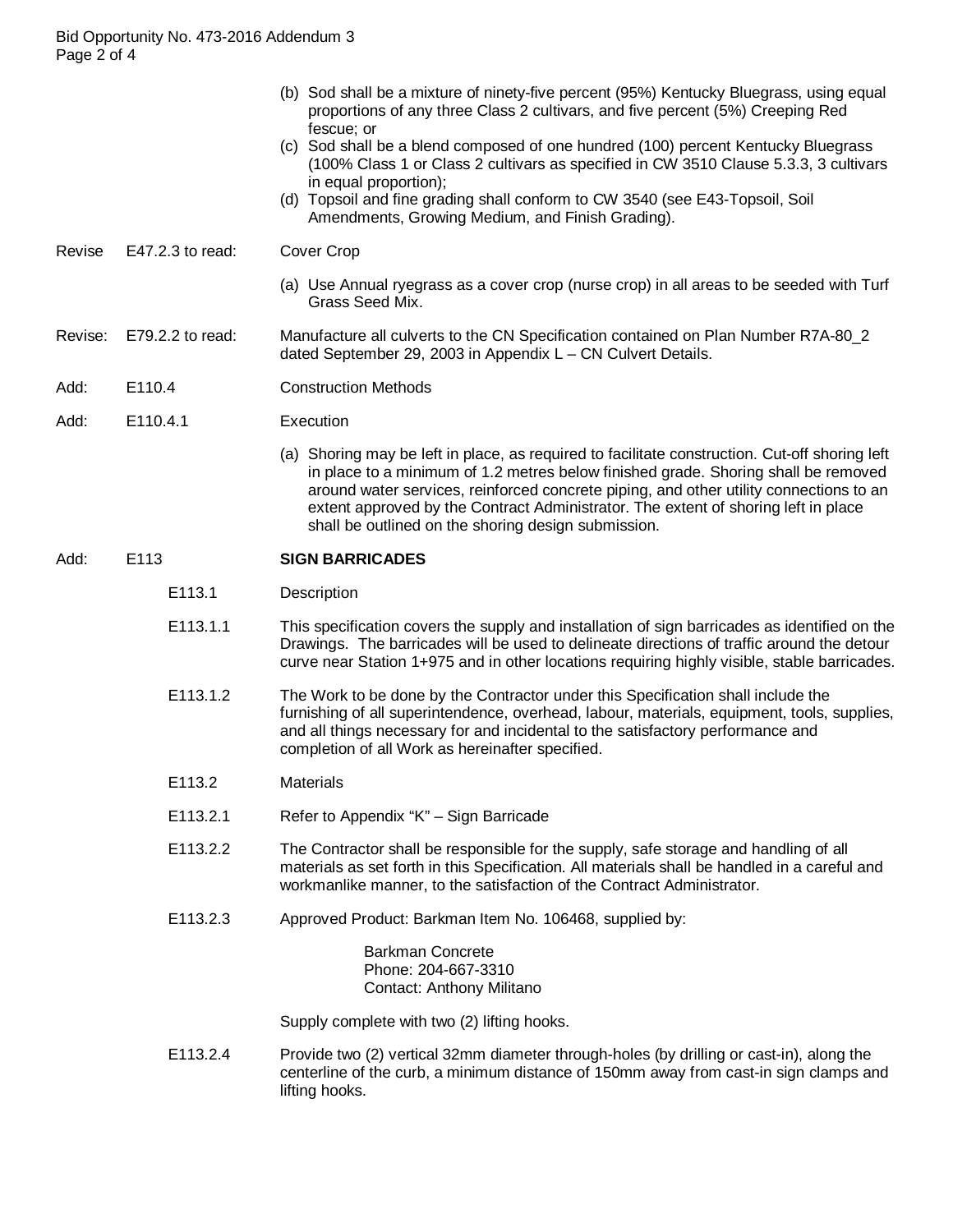- E113.2.5 Obtain sign clamps supplied by the City of Winnipeg Traffic Services Branch and install two (2) during casting as shown on drawing 2.438 m (8') apart, centred on the length of the sign barricade.
- E113.2.6 Steel Posts mounted in sign clamps, along with barricade signs to be supplied and installed by City of Winnipeg Traffic Services after sign barricade installation.
- E113.2.7 Supply shop drawings as per E4 prior to manufacture.
- E113.3 Construction Methods
- E113.3.1 The Sign Barricade shall be installed in accordance to the drawings and approved by the Contract Administrator.
- E113.3.2 The Contractor shall be responsible for loading, and unloading as well as storing of the sign barricades. The Contractor shall supply all necessary equipment for loading, hauling, unloading, and storing of the components.
- E113.3.3 Prior to commencing installation of the sign barricade at a location, the Contractor shall verify that it can be installed in strict accordance with the Drawings. Install with approximately 750 mm between subsequent sign barricades. Should there be a conflict between a proposed location and any facility, the Contract Administrator shall be notified immediately.
- E113.3.4 All sign barricades associated with the roadway detour shall be pinned to the road surface using two 900mm long 25mm diameter solid round steel bars, or alternatively 900 mm long 25M reinforcing bars for each sign barricade segment. The top of the bars shall be flush with the top of the sign barricade segment.
- E113.3.5 Sign Barricade associated with the roadway detour shall be maintained and re-aligned as necessary by the Contractor. Any re-alignment shall include all necessary equipment, materials, labour and related operations required to re-align the sign barricade. Realignment shall be incidental to this specification and completed to the satisfaction of the Contract Administrator.
- E113.3.6 When the detour roadway is decommissioned, Sign Barricades are to be salvaged, delivered, unloaded and stacked as directed by City personnel at:

City of Winnipeg Bridge Yard 960 Thomas Avenue, Winnipeg, Manitoba

- E113.4 Measurement and Payment
- E113.4.1 Supply and Installation of Sign Barricades, and all related appurtenances will be measured on a unit basis and paid for per barricade at the Contract Unit Price for "Supply and Installation of Sign Barricade".
- E113.4.2 Salvaging of Sign Barricades, and all related appurtenances will be measured on a unit basis and paid for per barricade at the Contract Unit Price for "Salvage of Sign Barricade".

### **DRAWINGS**

Replace: 473-2016\_Drawing\_C2-CT-002-R0 with 473-2016\_Addendum\_3-Drawing\_C2-CT-002-R1

473-2016\_Addendum\_1-Drawing\_C2-CT-003-R1 with 473-2016\_Addendum\_3-Drawing\_C2-CT-003-R2

473-2016\_Addendum\_1-Drawing\_C2-CT-006-R1 with 473-2016\_Addendum\_3-Drawing\_C2-CT-006-R2

473-2016\_Drawing\_C2-GE-025-R0 with 473-2016\_Addendum\_3-Drawing\_C2-GE-025-R1